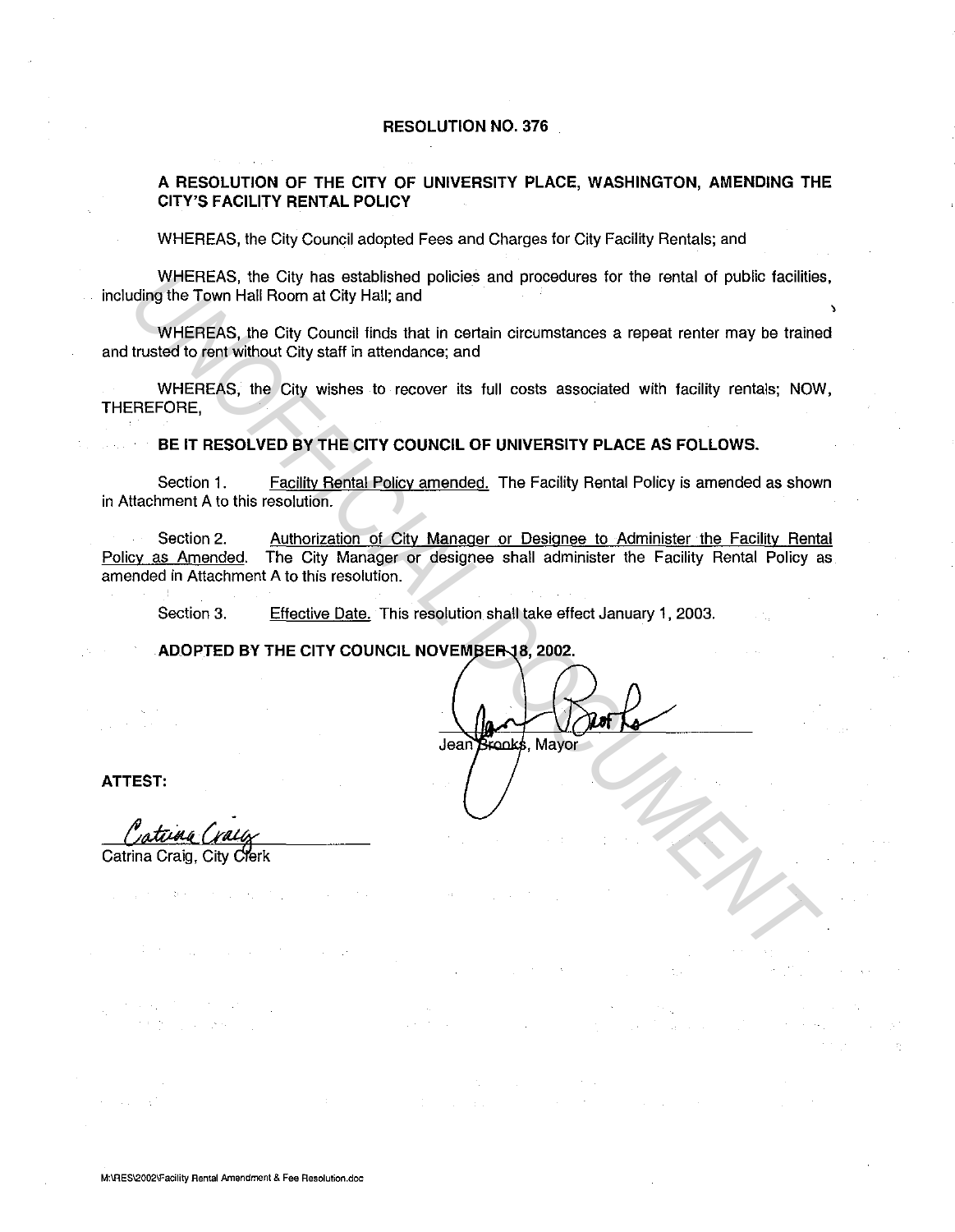# **Resolution No. 376 Exhibit A**

# **CITY OF UNIVERSITY PLACE POLICIES & PROCEDURES**

| TITLE:                        |                                      | <b>POLICY MANUAL SECTION &amp; NO.</b> |
|-------------------------------|--------------------------------------|----------------------------------------|
| <b>Facility Rental Policy</b> |                                      | 05.03                                  |
| APROVED BY CITY MGR           | <b>REVISES OR SUPERSEDES</b>         | <b>EFFECTIVE DATE:</b>                 |
|                               | $05.03, 11-15-99, 3-27-00, 8-14-00,$ | $01-01-03$                             |
|                               | 7-16-01, 9-17-01, 05-01-02           |                                        |

# **1. PURPOSE**

This policy is intended to establish equitable rental and usage of the City of University Place facilities. The purpose of this policy is to broaden public participation in civic and community affairs within the city of University Place. The City Council finds that there are an inadequate number of meeting rooms privately available for rental by members of the public, nonprofit, and social organizations and that the public interest in developing a sense of community is best served by utilizing City facilities for these purposes. **POSE**<br> **UNITED 15-03, 37-16-01, 9-17-01, 05-01-02**<br> **POSE**<br> **POSE**<br> **POSE**<br> **POSE**<br> **POSE**<br> **POSE**<br> **POSE**<br> **POSE**<br> **POSE**<br> **POSE**<br> **POSE**<br> **POSE**<br> **POSE**<br> **POSE**<br> **POSE**<br> **POSE**<br> **POSE**<br> **POSE**<br> **POSE**<br> **POSE**<br> **POSE**<br>

## **2. DEFINITIONS**

Applicant: Must be at least 18 years of age, unless alcohol is being served or consumed, then the applicant must be 21 years or older.

Community: Meetings, gatherings, or activities of youth or non-profit organizations that directly benefit the University Place community that will not be charging admission or soliciting donations during the rental.

Category I User - Senior/Community Center: Includes profit, social and fundraising activities and may require City Staff to be in attendance during rental.

Category II User - Senior/Community Center: Includes government (except the University Place Fire District or University Place School District), city related, community, and City Departments and does not require City Staff to be in attendance during rental.

Category I User- Town Hall Room: Includes resident profit and non-profit activities and requires City Staff to be in attendance during rental.

Category II User- Town Hall Room: Includes non-resident, non-profit activities and require City Staff to be in attendance during rental.

Category Ill User- Town Hall Room: Includes non-resident, profit activities and require City Staff to be in attendance during rental.

Category IV User- Town Hall Room: Includes government activities, except those of the University Place Fire District or University Place School District, and require City Staff to be in attendance during rental.

City-related groups: Activities including programs and meetings sponsored or implemented by the City of University Place Departments or Divisions, including but not limited to, park and recreation activities and programs and city sponsored meetings.

Clean up: The activity involving sweeping, mopping, and vacuuming (if necessary}, putting away tables and chairs, and disposing of garbage. Applicant will be responsible for cleaning and leaving facility/building in the condition received.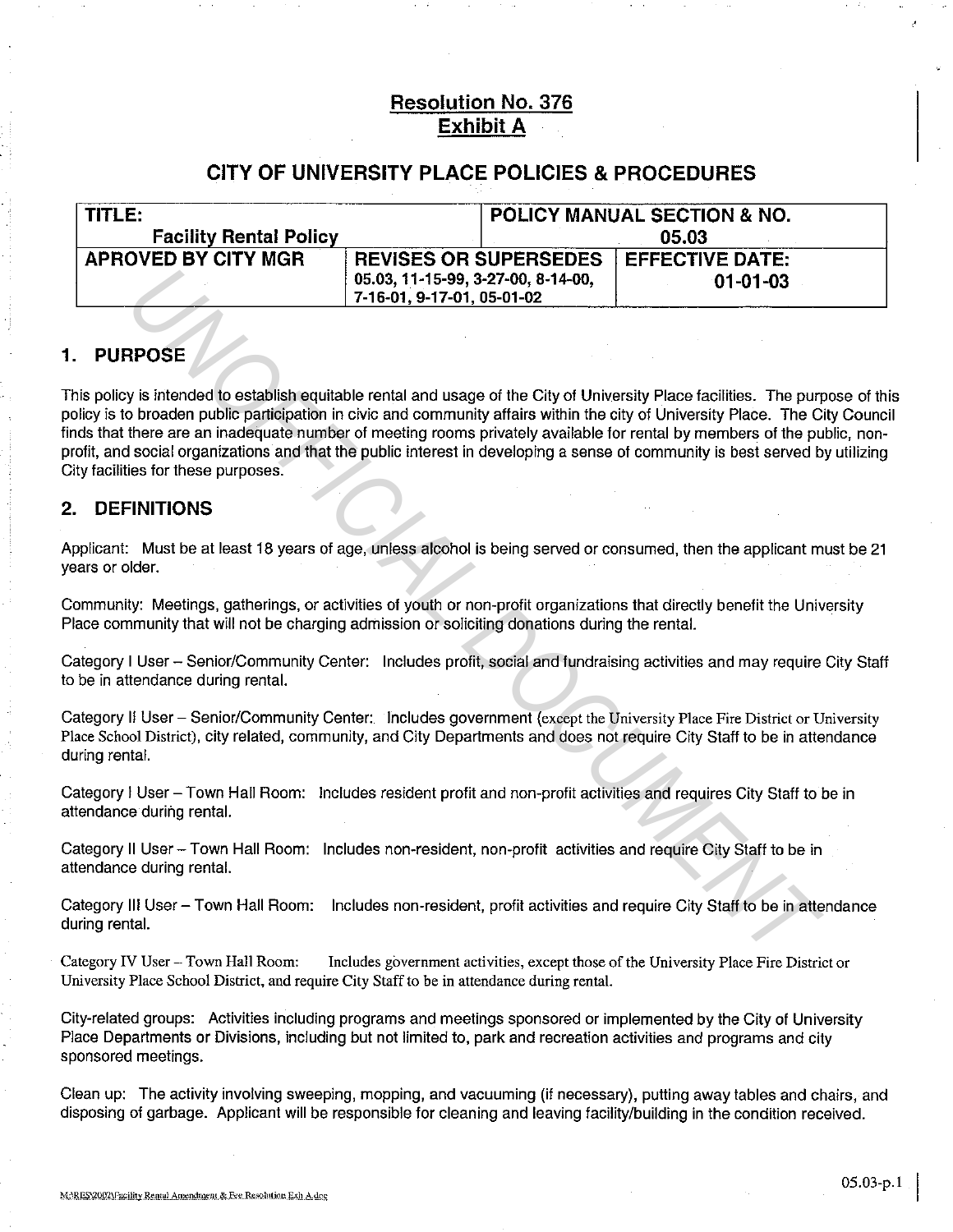Damage/Cleaning Deposit: An amount paid in advance of an event to insure proper clean up and to cover breakage, loss or damage.

Fundraising: Activities that directly or indirectly relate to fundraising for political candidates, community and non-profit groups. This is applicable for groups having public events (except city sponsored programs) which charge admission or solicit donations.

Non-resident: The applicant, individual, group, or organization which does not reside within the University Place city limits, nor directly benefits the immediate University Place community.

Profit: Activities that include private individuals, groups or organizations that will be selling goods and/or services or conducting classes, clinics or sessions, etc. for profit.

Rental Fee: The fee charged for use of a city facility as designated in Attachment  $A -$ Categories Usage Time Priorities and Fees Schedule and Attachment B - Town Hall Room Fee Schedule. Rentals exceeding the scheduled time will be charged in 30- minute increments, a two-hour minimum is required for usage of the Town Hall Room for category I.

Resident: The applicant, individual, who resides within the University Place city limits, groups or organizations, which directly benefit the University Place community and any individual who owns a business licensed within the City of University Place.

Set-up: This activity includes arranging tables, chairs, equipment and decorations and is the responsibility of the applicant.

Security: Security personnel provided by Pierce County Sheriff department or private security business.

Social Groups: Private individuals, groups or organizations having activities including, but not limited to, receptions, banquets, parties and dances. Includes all events in which alcohol is served or consumed.

Youth Fundraiser: Individuals, groups or organizations that will be using the facility for fundraising activities which directly benefit the youth of the University Place community.

## 3. **POLICY**

- A. All use is to be in accordance with the following policies.
- B. The purpose of the City of University Place is to provide multi-use facilities for meetings and activities that are recreational, social, civic or commercial in nature.
- C. The City facilities belong to the citizens of the city of University Place and are available for their use and enjoyment, and are also available to non-residents. The City does not discriminate on the basis of race, creed, color, national origin, religion, gender, marital status, age, sexual orientation, political affiliation, sensory, mental or physical disability. Any persons or group using the facilities shall not exclude any persons from their activities in the center on the basis of this non-discriminatory policy. Ilasses, clinics or seasions, etc. for profit.<br> **The las charged for use of a ctyl paility as designated in Attachment A –<br>
Jost Dissipe Time Priorities and Feas Schedule and Attachment B – Town Hall Room Fee Schedule. Ren**
- D. Permission to use the facilities does not constitute an endorsement of a group's philosophies, policies or beliefs.
- E. The City Manager or the Manager's designated representative shall make any necessary interpretation of any City of University Place Policy.
- F. The City Council establishes all fees related to City facilities usage by Resolution. The City Manager has the authority to amend the categories, usage time priorities and fees described in the Appendix A Schedule.
- G. The City reserves the right to make any changes to these policies at any time.

## **4. PROCEDURES**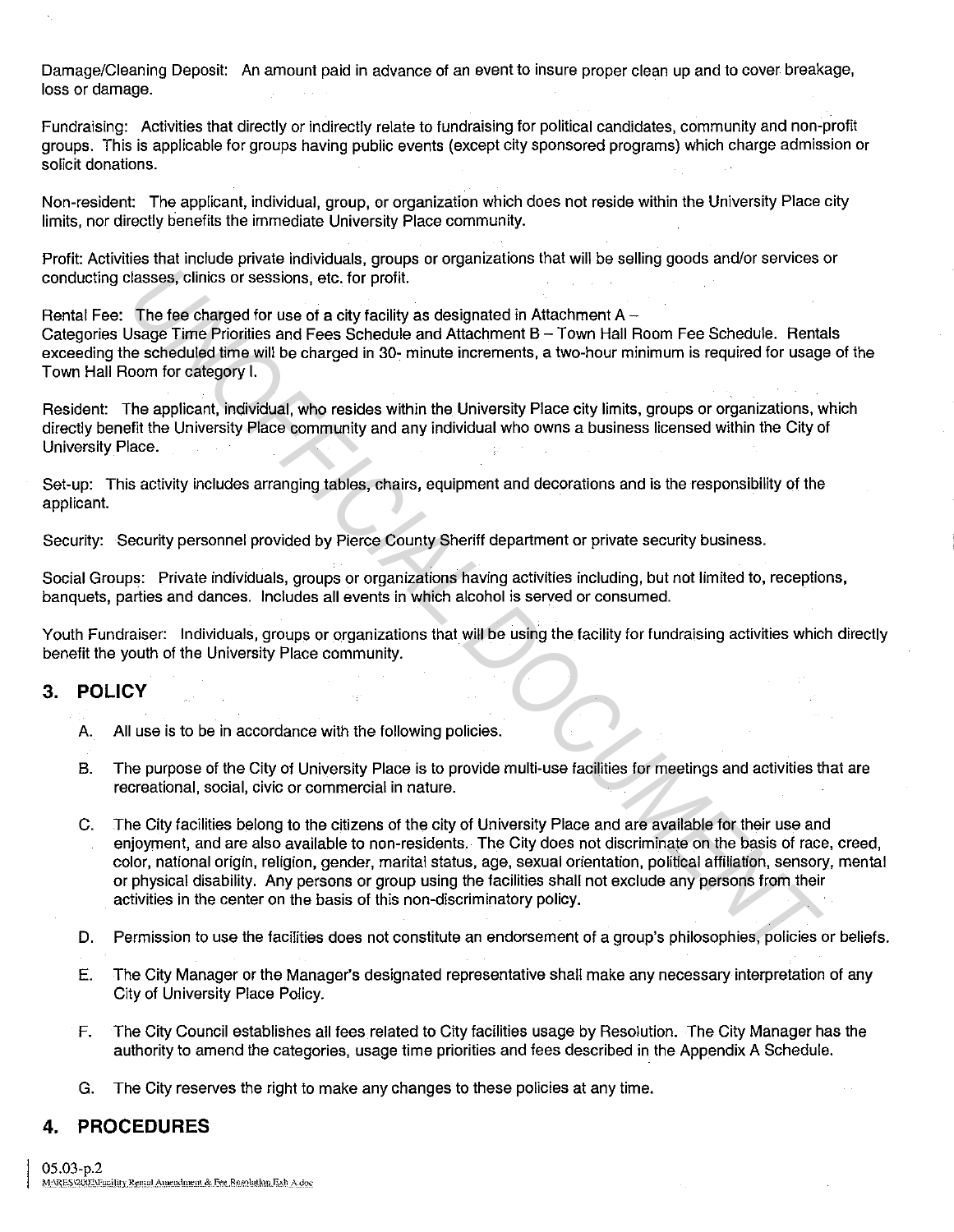- A. Any person or group wanting to use City facilities shall make application for facility rental on forms provided by the City of University Place. Additional information may be required. Applications are available at the Senior/Community Center, at the Parks and Recreation Office, and from the Receptionist at University Place City Hall.
- B. All scheduling of the Senior/Community Center building at 2534 Grandview Dr. West, University Place will be done through the city of University Place Park and Recreation Division office in the building.
- c. All scheduling of the Town Hall Room located at City Hall in Windmill Village, 3715 Bridgeport Way W., University Place, will be done through the Management Services Department.
- D. Reservations for private use may be made a maximum of twelve (12) months prior to the desired date, and must be made by written application. No formal reservations will be accepted by phone.
- E. Use of the Senior/Community Center and assessment of fees will be approved in writing by the Parks and Recreation Manager or the Manager's designated representative.
- F. Use of the Town Hall Room and assessment of fees will be approved in writing by the Management Services Director or the Management Services Director's designated representative.
- G. Rental application may be revoked for violation of policies. Rental application shall not be assigned or sublet.

# 5. **GENERAL REGULATIONS**

### **Reservations**

...

*:* 

- A. Use of the facility will be limited to persons or groups who are legally willing and financially capable of accepting responsibility for the meeting or activity, the structure and contents of the activity. The City reserves the right to require forms, applications and documents as may be necessary to protect the Community's investment in its facilities. Meetings or activities shall be conducted in an orderly manner. The applicant shall be financially responsible for personal injuries or property damages arising from the meetings or activities.
- B. Reservations for private use may be made up to twelve (12) months in advance of the activity. However, to encourage use of the facilities by a wide range of organizations and agencies, the City expressly reserves the right to refuse to rent the facilities at any time. In addition, the City has first priority in scheduling the use of Cityowned facilities, and the University Place School District has second priority use. However, the School District may not preempt the use of a City facility by another renter if that renter has already reserved and paid for the rental of the City -owned facility. No group, except for the City and School District, shall be allowed to monopolize the use of the facilities. Reservations for private use may be made a maximum of twelve (12) months prior to the desired dat<br>must be made by written application. No formal reservations will be accepted by phone.<br>Use of the Senfor/Community Central d
- C. A reservation will be confirmed as booked by a designated City representative upon the arrival of the Rental Application and full payment of the rental fee. The applicant shall not advertise its use of any city facility until the reservation is confirmed.
- D. Unless written approval has been granted, no group using City facilities will be allowed to use the city logo or imply in any way that the City is a sponsor/co-sponsor of the event or activity.
- E. Applicant shall provide the City with copies of all required permits and insurance coverage, when required, no less than fifteen (15) days in advance of the rental date{s). Failure to obtain required permits and insurance is grounds for forfeiture of the rental fee.
- F. Ongoing, regularly scheduled meetings will be considered but will not be allowed to monopolize the time available for rental use.

**Deposits**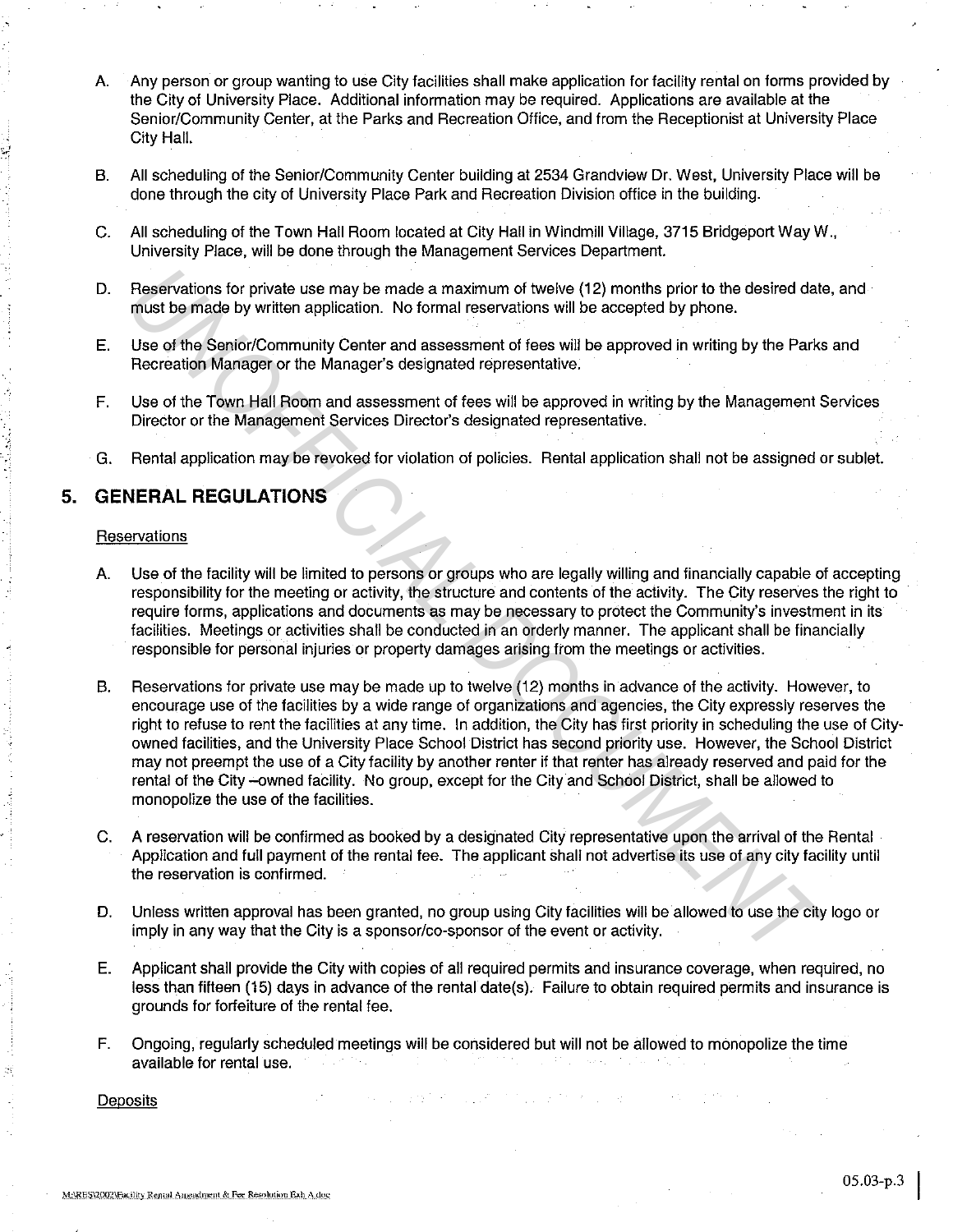- A. Category I user groups renting the Senior/Community Center are required to pay a damage/cleaning deposit of \$200 at least fifteen (15) days prior to an event to insure proper cleanup, and to cover breakage, loss or damage.
- B. Category II user groups renting the Senior/Community Center are not required to pay a deposit, but are still financially responsible for damage or cleaning charges.
- C. User groups renting the Town Hall Room are required to pay a damage/cleaning deposit of \$250 at the time of rental application to insure proper cleaning, and to cover breakage, loss or damage.
- D. An additional deposit of \$150.00 will be required to be paid by any user group if alcohol will be served or consumed, in addition to the rental fee and damage/cleaning deposit.
- E. The applicant shall be required to pay the full cost of breakage, damage or loss (over and above deposited funds) regardless of amount. If damage occurs and is less than the amount of deposit, the balance shall be refunded with a copy of the invoice for damages. Up to a 15 percent (15%) administrative charge may be added to actual expenses. In addition, a \$20 per hour per staff person fee will be charged against the deposit for repairs or additional cleaning that is required as a result of an event. **Drawing and the metallier of the particle and dramage/cleaning deposit.**<br>The applicant shall be required to pay the full cost of breakage, dramage for loss (over and above deposited as a remunit. If demange occurs and a b
- F. All deposits will be refunded if reservations are not cancelled, proper cleanup is completed and no breakage or damage to the grounds, facility, or equipment occurred.
- G. The City of University Place staff on duty shall determine proper cleanup.

### Damage/Cleaning Deposit

The damage/cleaning deposit is due no later than fifteen (15) days in advance of the rental date. Otherwise, the reservation will be cancelled. The City of University Place, whether paid by check or cash, will deposit the damage/cleaning deposit. Returnable portion of damage/cleaning deposit will be refunded by check approximately two weeks following the rental, provided no damage repair is necessary. If damage repair work is to be completed, the deposit will not be processed until all work is completed and an invoice available.

#### Fee Payment

- A. The full amount of Rental fees for the Senior/Community Center shall be paid at the Senior/ Community Center in order for the Rental application to be considered. The damage/cleaning deposit is required a minimum of fifteen (15) days prior to the rental date.
- B. The full amount of the rental fees for the Town Hall Room shall be paid at City Hall in order for the rental application to be considered. The damage/cleaning deposit is required a minimum of fifteen (15) days prior to the rental date.

#### Multiple Date Reservations

Application for Category I facility rental of more than one date will require one damage/cleaning deposit. This deposit will be held for the term of the rental usage.

### Notice of Cancellation

- A. A request for cancellation of facility rental must be received in writing.
- B. When notice is received sixty-one (61) or more days prior to the scheduled rental date, a full rental fee, less an administrative fee of \$25.00 will be refunded. When notice is received sixty (60) to thirty (30) days prior to the scheduled rental date, one half of the rental fee, less an administrative fee of \$50.00 will be refunded. No refund will be made when notice of cancellation is received thirty (30) or less prior to the rental date.
- C. If a subsequent rental occurs during the cancelled time frame, the initial renter will be refunded the hourly rate paid by the new entity renting the facility less an administrative fee of \$25.00.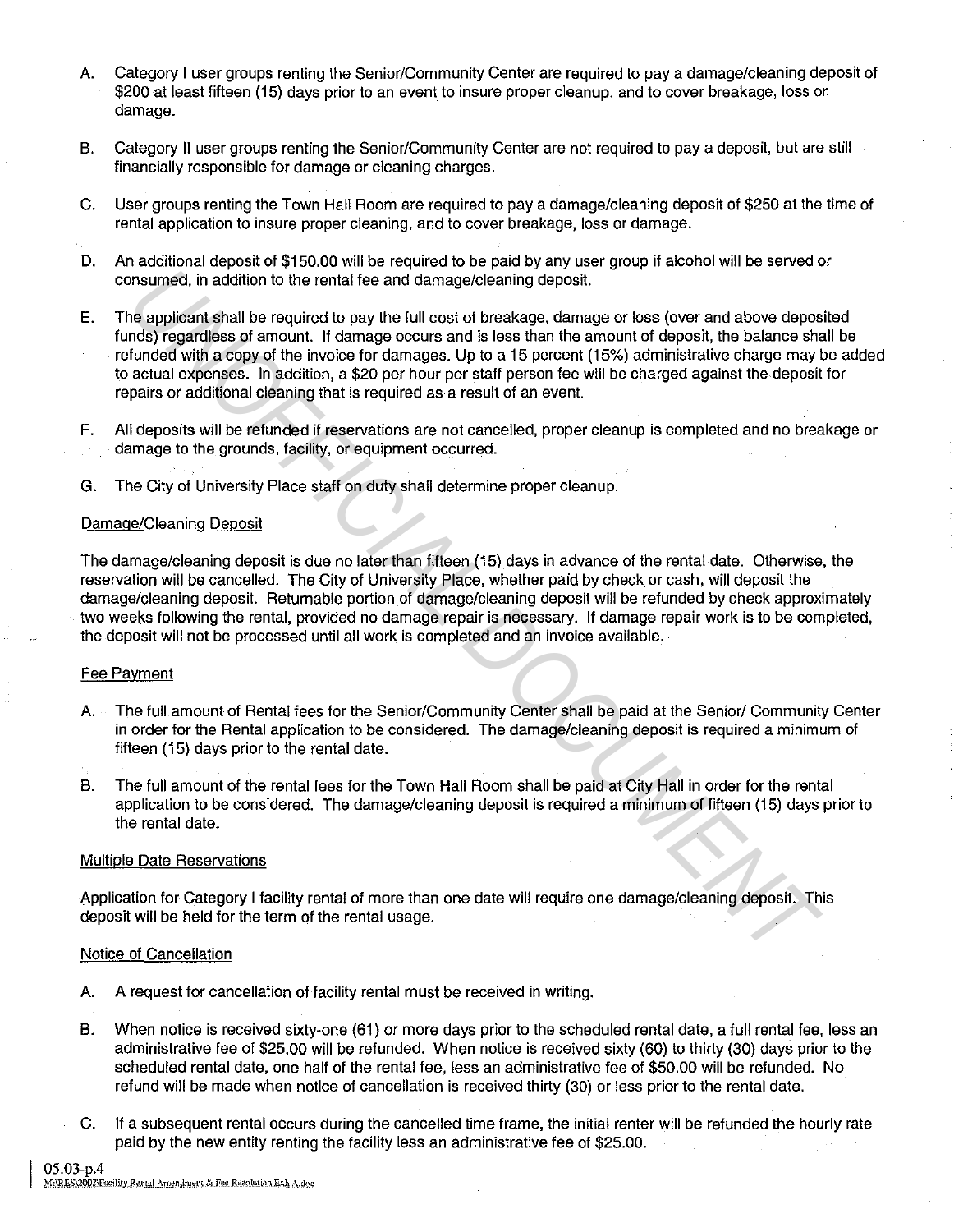D. The City shall not be responsible for any damages of whatever nature or kind, relative to the cancellation of the event.

#### Facilities

- A. Facilities and equipment shall be left in the condition that was present prior to the rental, and is deemed acceptable to city staff on duty.
- B. Users of the facilities shall observe, and comply with all applicable City, County, State, and Federal Laws, rules and regulations.

#### Damage

- A. Users of City facilities are financially responsible for any damage to property or loss of property. A fee equal to the total replacement cost will be charged. Up to a 15 percent (15)) administrative charge may be added to actual expenses. In addition, a \$20 per hour staff person fee will be charged against the deposit for repairs or additional cleaning that is required as a result of an event.
- B. Payment for damage shall be deducted from the damage deposit refund. If the cost of the damage is more than the deposit, the user will be assessed the additional amount. Failure to pay the additional amount bars the applicant from any further use of the facility.

#### Liability

The applicant agrees to indemnify and hold the City, its elected officials, officers, employees, agents, and volunteers harmless from any and all claims, demands losses, actions and liabilities, (including costs and all attorney fees), to or by any and all persons or entities, including, without limitation, their respective agents, licensees, or representatives, arising from, resulting from, or connected with this Agreement to the extent caused by negligent acts, errors or omissions of the applicant, or by the Applicants breach of this agreement. and regulations.<br> **Eases of City facilities** are financially responsible for any damage to property or loss of property. A facility the total reploment cost will be charged. Up to a 15 percent (15) administrative charge to

#### Insurance

- A. The City shall require the applicant to carry a policy naming the City of University Place as an additional insured at amounts required by the University Place Risk Manager.
- B. A certificate of insurance must be provided for Risk Manager review and approval upon submission of the rental application.

#### **Staffing**

The City shall require a City staff member be in attendance at all activities held at City Hall.

When an activity condition warrants the presence of one or more certified security personnel, the cost of this service shall be borne by the applicant sponsoring the activity.

#### Fire Permit

When the activity or program within the facility exceeds the occupancy load, a fire permit from Pierce County Fire District 3 will be required. Proof of fire permit must be provided to the City of University Place at least fifteen (15) days prior to the event.

#### Minors

Groups composed of minors shall be supervised by one adult (18 years of age or older) per 20 juveniles at all times while using City facilities. The application for use of the facility must be made by the adult who will be responsible for and in attendance at the activity.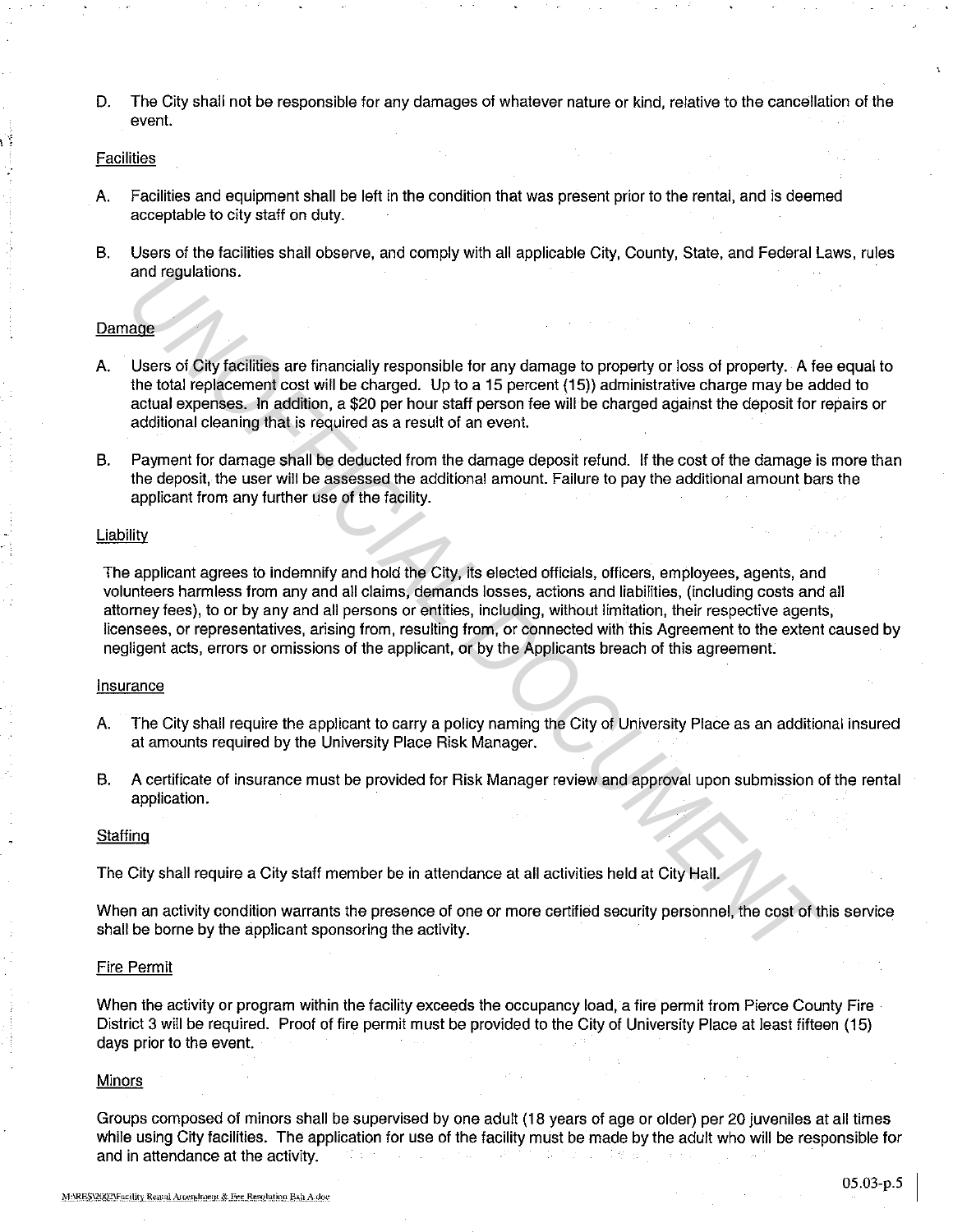## **Decoration**

- A. Any decorating or other alterations to the existing facilities will be subject to prior approval the City of University Place. No objects are to be suspended or attached to ceilings, walls, or windows without prior approval.
- B. Use of any open flame or non-fireproof materials is, as a general rule, not permissible in any public building. Prior clearance must be granted in writing from the City of University Place.

### Floors

No objects are to be attached to floors by any method, and no materials are to be applied to floors without prior approval.

### Smoking

No smoking of any kind is permitted inside, or within 10 feet of, City building entrances.

### **Cleanup**

Facilities and equipment, both inside and outside the building, shall be left in the same condition as found prior to the activity, excluding sanitation of the restrooms. The cost of any additional cleaning will be added to the user's bill or deducted from the deposit. All cleaning must be done immediately after the event. **Example 10** to be attached to floors by any method, and no materials are to be applied to floors without provided at the second of the second of the second of the second of the restricted inside and outside the building,

### Amplified Sound

Any activity that will utilize amplified sound such as music, band performances, karoke, stereos with speakers or any microphones may require city staff (at an hourly rate established by the City dependent upon the staff members current salary level) shall comply with the noise ordinance.

# **6. FOOD AND BEVERAGE REGULATIONS**

### Alcohol

Use of alcoholic beverages must be requested at the time the facility use application is made. A Washington State Liquor Control Board Banquet Permit must be obtained. The City reserves the right to place restrictions on the use of alcoholic beverages in accordance with State Law, City Ordinance and City of University Place policy.

- A. No alcoholic beverage shall be served to any person under 21 years of age.
- B. No alcohol will be served or consumed during any city-sponsored activity or program.
- C. City staff will be required for any facility usage when alcohol will be served or consumed.
- D. Injuries caused to or by any person as a result of alcoholic beverages being served or consumed on the City's property, or arising off the City property, or as a result of alcohol being available on city property shall be the sole responsibility of the applicant, its sponsor and /or adult representative.
- E. The applicant shall remove all beverages and beverage containers from the facility immediately following the approved function.
- F. Any activity where alcohol beverages shall be permitted requires an additional refundable deposit of \$150.00 due at the time of rental application.
- G. The distribution or consumption of alcoholic beverages shall be in compliance with all applicable laws, including regulations of the Liquor Control Board. Any applicant using the City premises shall be solely responsible for obtaining all required permits or licenses relating to the distribution and consumption of alcoholic beverages on the premises. The city shall have no responsibility in this regard.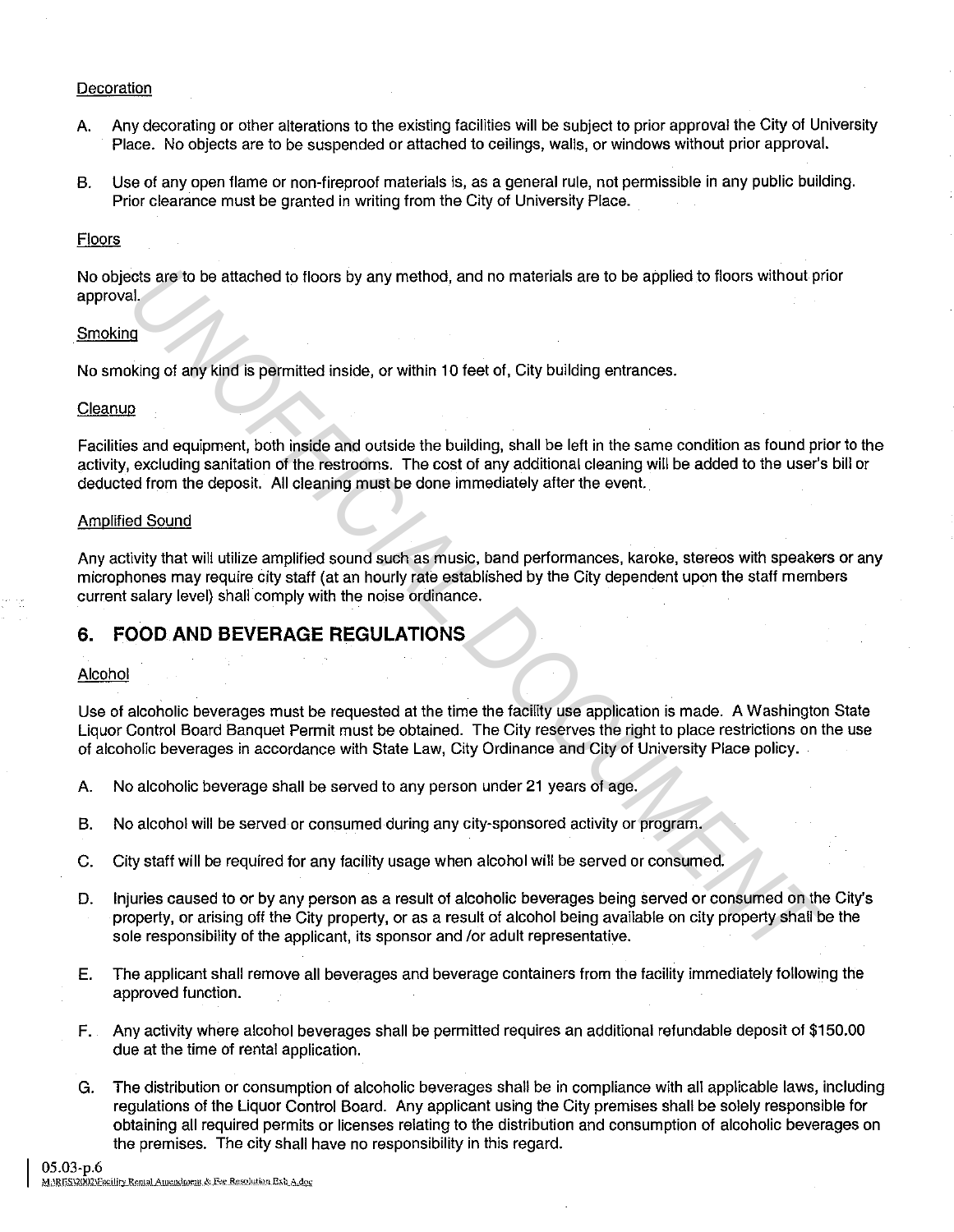H. Evidence of required permits, licenses, or insurance must be provided to University Place staff at the time of rental application.

#### Food

- A. Groups or individuals serving meals shall meet all Washington State and Pierce County Health Code regulations (e.g. food handler permit).
- B. If an applicant wishes to have a catered function, a City approved licensed caterer must be used. A list of approved caterers will be provided upon request {ii a caterer is not on the list, they may be added if willing and able to comply with City requirements). Menus and prices will be arranged between the caterer and the applicant.
- C. The type of food preparation may be restricted due to kitchen equipment available. Kitchen facilities should be toured in advance of holding an event. Menus need to be reviewed with the Senior/Community Center Supervisor, or designee, or the Management Services Director, or designee, at the time of application.
- D. In accordance with the Pierce County Sewer and Wastewater Regulations no cooking or baking devices using an excessive amount of grease may be used in the facility, including but not limited to woks and deep fryers.
- E. All grease must be properly disposed of in a garbage container. Users are required to wipe down all surfaces that have been in contact with fats, oils or greases (cooking surfaces, plates and utensils) with paper towels before washing.

## **7. VOLUNTEER RENTAL POINTS (Amended** *by* **Res. No.** 278)

Because of the City's policy of encouraging public participation in community and civic affairs which benefit the residents of the City of University Place, a policy allowing public involvement to be a partial consideration for rental of City facilities is expressly declared by the City Council to be in the best interest of the community. Therefore, Town Hall Room Category I users may earn volunteer points towards the rental of the Town Hall Meeting Room. Rental points may be earned through pre-approved, City-sanctioned volunteer services, and points may be applied to the hourly rental rate of the Town Hall Room in lieu of monetary payment. However, volunteer rental points may not be applied toward the deposit, insurance, cost of staff presence (if necessary), or clean-up costs incurred by the City. The Town Hall Volunteer Rental Point System is established as follows: approved caterers will be provided upon request (if a caterer is not on the list, they may be added it way the basis, they are added it way to a state in the sint of the sint of the sint of the control of the control of th

30 points = 1 Hour of Town Hall Meeting Room Rental, with kitchen.

Volunteer Activities earn rental points according to the following table:

| <b>VOLUNTEER ACTIVITY</b>                           | POINTS EARNED PER HOUR, PER PERSON    |
|-----------------------------------------------------|---------------------------------------|
| Litter Removal                                      |                                       |
| Brush Clearing/Landscaping                          |                                       |
| Installing Park & Playground Equipment              |                                       |
| <b>Orchard Maintenance</b>                          |                                       |
| <b>Clerical Work</b>                                | 8                                     |
| City Youth Activities (coaching, chaperoning, etc.) |                                       |
| Carpentry, Painting, Electrical, Plumbing           |                                       |
| <b>Historical Preservation</b>                      |                                       |
| Donation of Materials for Holiday Tree              | One-half of the Retail Value Shall be |
| <b>Lighting &amp; Volunteer Appreciation Events</b> | Directly Applied to the Rental Rate.  |
| Other                                               | As Approved in Advance by             |
|                                                     | The City Manager or his/her Designee. |

 $\sqrt{12.72}$ 

The following restrictions apply to the Town Hall Volunteer Rental Point System:

1. Only Town Hall Category I Users, as teams or organizations (not individuals), may earn points.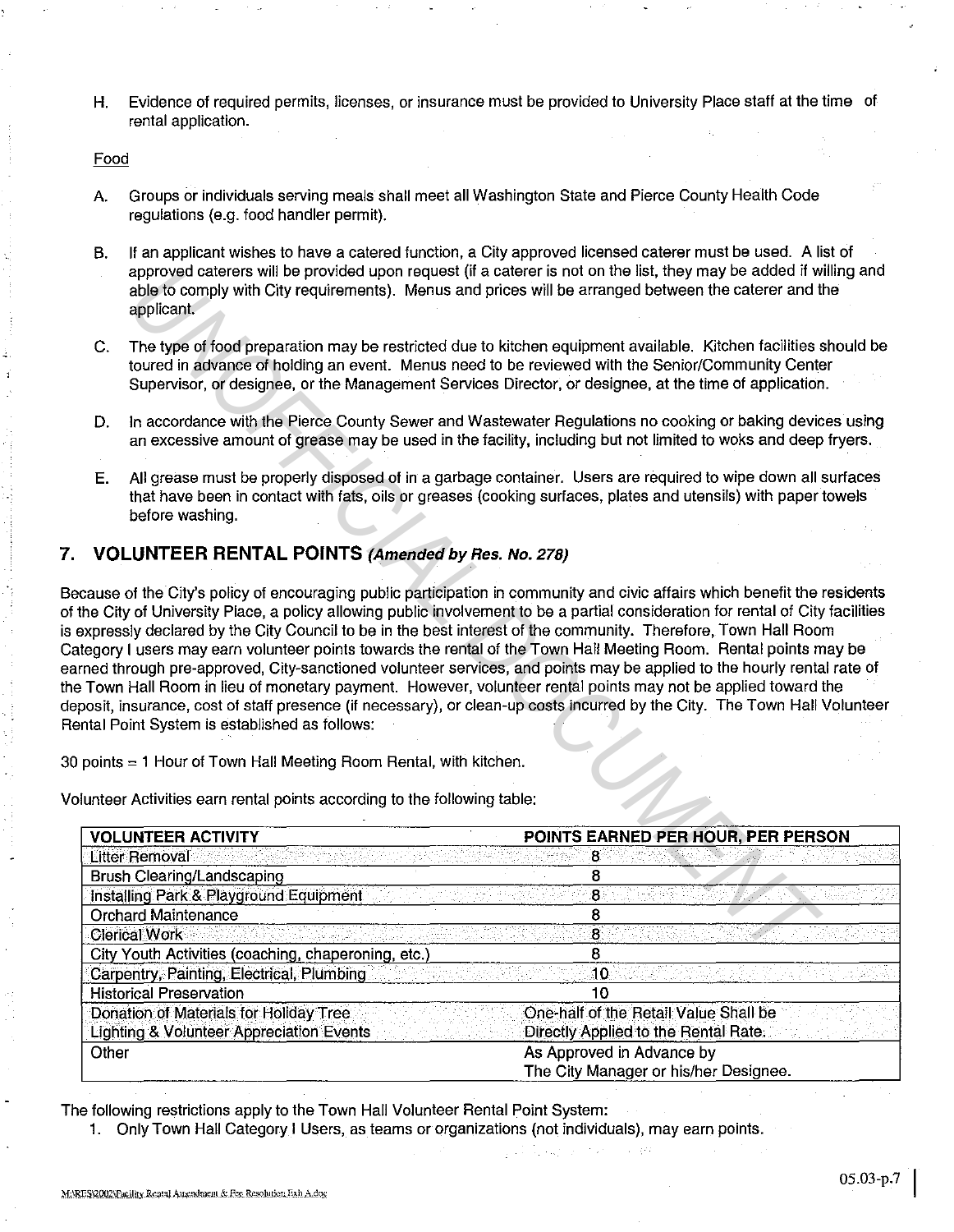- 2. The volunteer activities listed above must directly benefit the City. For example, litter pickup would have to be performed on City-owned property. Work for the School District, Pierce County, the State, churches, or civic organizations would not earn points.
- 3. To earn points for any of the activities listed above, prior written City approval is required. Volunteer teams or groups who wish to earn points must first complete the Town Hall Volunteer Rental Points Application and have it approved, in writing, by the Management Services Department.
- 4. Points must be earned before points can be applied towards the rental of the Town Hall Room.
- 5. Points may not be applied towards the actual City costs of staff presence (if necessary), janitorial cleanup (if necessary), or the damage/cleaning deposit.
- 6. Each team or organization may not earn more than 400 points per calendar year, and points must be used no later than twelve months after they are earned.
- 7. With the exception of the City Holiday Tree Lighting Ceremony and the City Volunteer Appreciation Banquet, donating material goods does not earn rental points. As for the Holiday Tree Lighting Ceremony and Volunteer Appreciation Banquet, material donations must be approved in advance by the City, and donors may apply onehalf of the retail value directly to the hourly rental rate. The Management Services Department, if they are to be applied to the hourly rental rate, must approve such donations, in writing. the exception of the City Holiday Tree Lighting Ceremony and the City Volunteer Approximation Barn the City of the relation of the container and points. As for the Holiday Tree Lighting Ceremony and You, and the optional D
- 8. All teams and organizations that earn rental points must abide by the rules outlined in this City's Facility Rental Policy. Deposit, insurance, alcohol, and all other requirements in the policy still apply.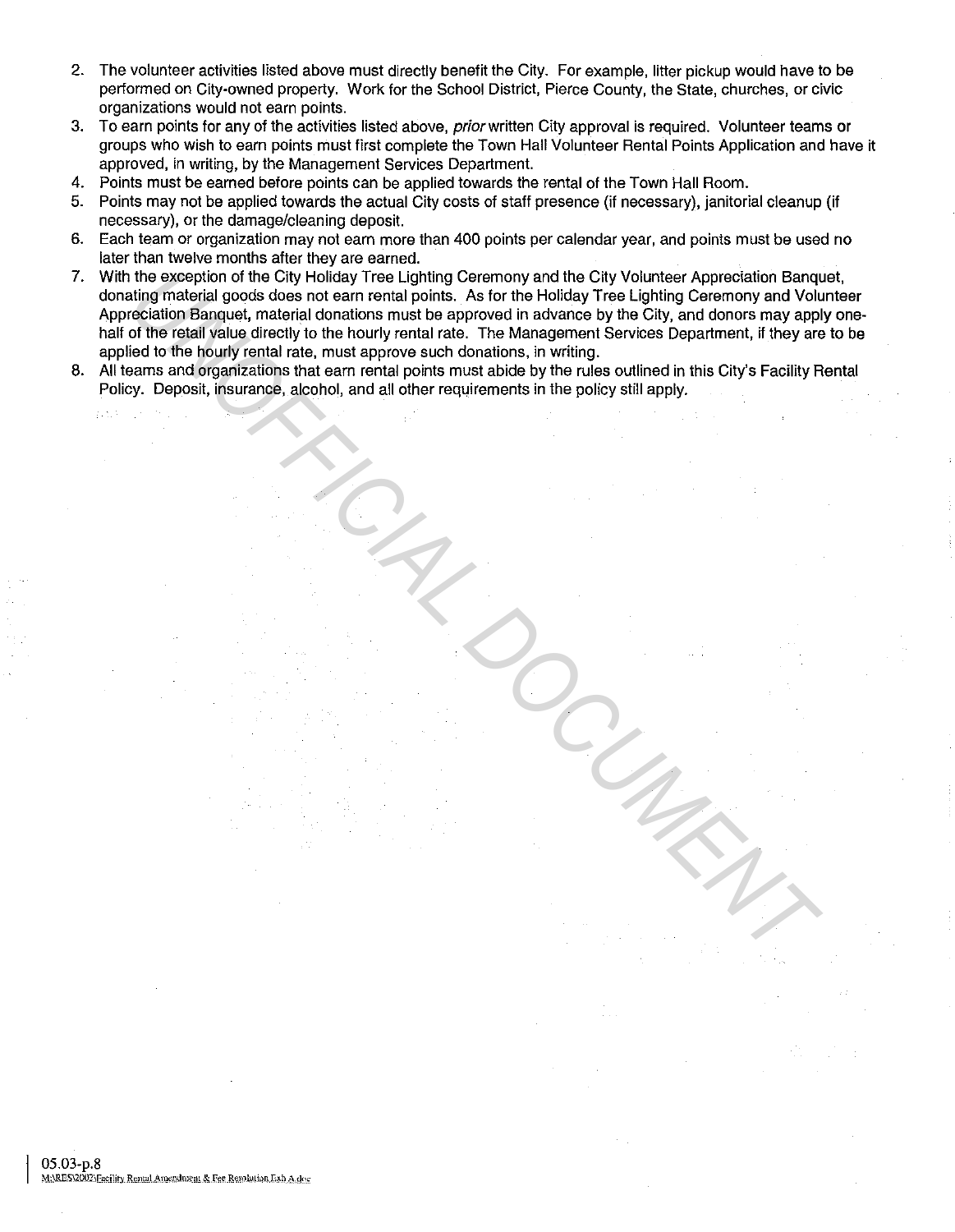## **SCHEDULE 'A'**

## **Senior/Community Center Facility Rental Policy Categories, Usage Time Priorities and Fees Schedule**

## **I. User Groups/Categories**

Category I - Includes the user groups of Profit, Social and Fundraising and requires city staff to be in attendance during rental. Two (2) hour rental minimum required.

Category II - Includes user groups of City recreation programs, Government (except the University Place Fire District or University Place School District), Community, and City departments and do not require city staff to be in attendance during rental. One hour rental minimum required.

### **II. Facility Usage Time**

 $\cdot$  :

There are three primary facility usage times available for rental and use besides the City of University Place Park and Recreation Senior programs scheduled Monday - Friday, 9:00am - 2:00pm. There are classified as Prime, Non-Prime and Program times and are illustrated in the following chart.

| <b>Facility Usage Time</b><br>II. I<br>There are three primary facility usage times available for rental and use besides the City of University Place Pa<br>Recreation Senior programs scheduled Monday - Friday, 9:00am - 2:00pm. There are classified as Prime, No<br>and Program times and are illustrated in the following chart. |        | rental. One hour rental minimum required. |           |          |        |          |        |  |
|---------------------------------------------------------------------------------------------------------------------------------------------------------------------------------------------------------------------------------------------------------------------------------------------------------------------------------------|--------|-------------------------------------------|-----------|----------|--------|----------|--------|--|
|                                                                                                                                                                                                                                                                                                                                       | Monday | Tuesday                                   | Wednesday | Thursday | Friday | Saturday | Sunday |  |
| 7:00am                                                                                                                                                                                                                                                                                                                                |        |                                           |           |          |        |          |        |  |
| 8:00                                                                                                                                                                                                                                                                                                                                  |        |                                           |           |          |        |          |        |  |
| 9:00                                                                                                                                                                                                                                                                                                                                  |        |                                           |           |          |        |          |        |  |
| 10:00                                                                                                                                                                                                                                                                                                                                 |        |                                           |           |          |        |          |        |  |
| 11:00                                                                                                                                                                                                                                                                                                                                 |        |                                           |           |          |        |          |        |  |
| Noon                                                                                                                                                                                                                                                                                                                                  |        |                                           |           |          |        |          |        |  |
| 1:00                                                                                                                                                                                                                                                                                                                                  |        |                                           |           |          |        |          |        |  |
| 2:00                                                                                                                                                                                                                                                                                                                                  |        |                                           |           |          |        |          |        |  |
| 3:00                                                                                                                                                                                                                                                                                                                                  |        |                                           |           |          |        |          |        |  |
| 4:00                                                                                                                                                                                                                                                                                                                                  |        |                                           |           |          |        |          |        |  |
| 5:00                                                                                                                                                                                                                                                                                                                                  |        |                                           |           |          |        |          |        |  |
| 6:00                                                                                                                                                                                                                                                                                                                                  |        |                                           |           |          |        |          |        |  |
| 7:00                                                                                                                                                                                                                                                                                                                                  |        |                                           |           |          |        |          |        |  |
| 8:00                                                                                                                                                                                                                                                                                                                                  |        |                                           |           |          |        |          |        |  |
| 9:00                                                                                                                                                                                                                                                                                                                                  |        |                                           |           |          |        |          |        |  |
| 10:00                                                                                                                                                                                                                                                                                                                                 |        |                                           |           |          |        |          |        |  |
| 11:00                                                                                                                                                                                                                                                                                                                                 |        |                                           |           |          |        |          |        |  |
| 12:00                                                                                                                                                                                                                                                                                                                                 |        |                                           |           |          |        |          |        |  |
|                                                                                                                                                                                                                                                                                                                                       |        |                                           |           |          |        |          |        |  |
|                                                                                                                                                                                                                                                                                                                                       |        | Programmed Time                           |           |          |        |          |        |  |

| Programmed Time |
|-----------------|
| Non-Prime Time  |
| Prime Time      |

#### **Programmed Time**

Monday- Friday

 $7:00$  a.m.  $-5:00$  p.m.

## **Non-Prime Time**

| Monday - Thursday | $5:00$ p.m. $-11:00$ p.m. |
|-------------------|---------------------------|
| Sunday            | 7:00 a.m. $-11:00$ p.m.   |

**Prime Time**  Friday

 $5:00$  p.m.  $-1:00$  a.m.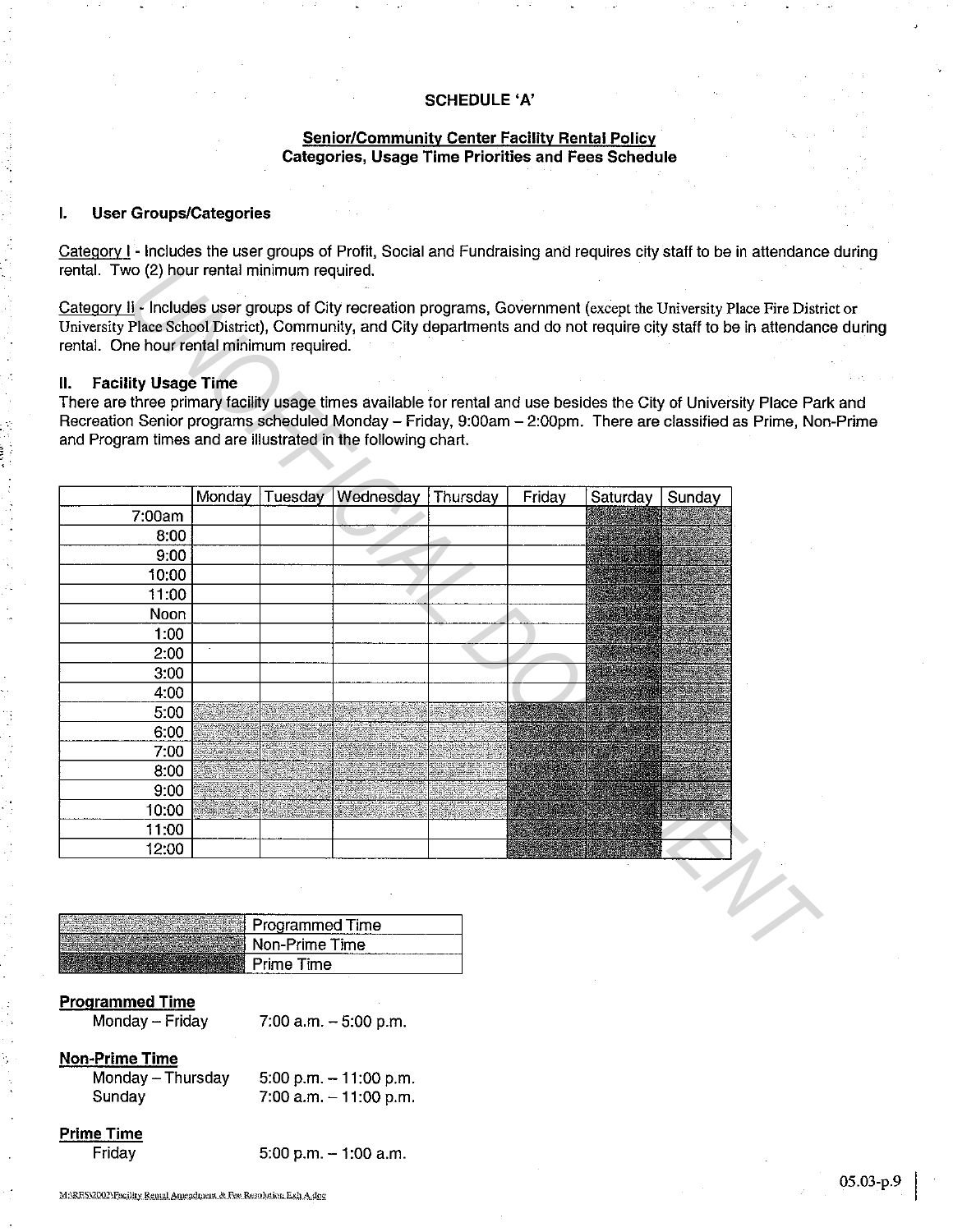## **Ill. Scheduling Priorities**

In order to have a balanced and equitable rental usage, the following scheduling priorities have been established.

|                    | <b>Group</b>               | <b>Prime Time</b> | <b>Non-Prime Time</b>      |
|--------------------|----------------------------|-------------------|----------------------------|
| Category I         | Profit                     |                   |                            |
|                    | Social                     | 1st               | ∽ua                        |
|                    | Fundraising                | l St              | ጣቢ                         |
| <b>Category II</b> | <b>Recreation Programs</b> | 2nd               | 1st (Tuesday and Thursday) |
|                    | Community / Government     | 2nd               | 1st (Monday and Wednesday) |
|                    | City Department            | 3rd               |                            |

## IV. **Rental Fees**

The following are the different user groups with related rental fees. There are non-resident and resident rates based upon the residency of the applicant.

|                                 | Social                       | 1st                 | $2^{nd}$                                                                                                           |
|---------------------------------|------------------------------|---------------------|--------------------------------------------------------------------------------------------------------------------|
|                                 | Fundraising                  | 1st                 | سو $\overline{2}$                                                                                                  |
| <b>Category II</b>              | <b>Recreation Programs</b>   | 2nd                 | 1st (Tuesday and Thursday)                                                                                         |
|                                 | Community / Government       | 2nd                 | 1st (Monday and Wednesday)                                                                                         |
|                                 | <b>City Department</b>       | 3rd                 |                                                                                                                    |
|                                 |                              |                     |                                                                                                                    |
|                                 |                              |                     |                                                                                                                    |
| <b>Rental Fees</b><br>IV.       |                              |                     |                                                                                                                    |
|                                 |                              |                     | The following are the different user groups with related rental fees. There are non-resident and resident rates ba |
| the residency of the applicant. |                              |                     |                                                                                                                    |
|                                 |                              |                     |                                                                                                                    |
|                                 | Group                        |                     | Fee (Hourly)                                                                                                       |
| Category I                      |                              | <b>Non-Resident</b> | Resident                                                                                                           |
|                                 | Profit                       | \$83.00             | \$71.50                                                                                                            |
|                                 | Social                       | \$57.50             | \$50.00                                                                                                            |
|                                 | Fundraising                  | \$57.50             | \$50.00                                                                                                            |
|                                 | <b>Youth Fundraiser</b>      | \$14.50             | \$12.50                                                                                                            |
| <b>Category II</b>              | <b>Recreation Programs</b>   | N/A                 | \$5.50                                                                                                             |
|                                 | <b>Community/ Government</b> | \$30.00             | \$25.00                                                                                                            |
|                                 | <b>City Departments</b>      | N/A                 | \$0                                                                                                                |
|                                 |                              |                     |                                                                                                                    |
|                                 |                              |                     |                                                                                                                    |
|                                 |                              |                     |                                                                                                                    |
|                                 |                              |                     |                                                                                                                    |
|                                 |                              |                     |                                                                                                                    |
|                                 |                              |                     |                                                                                                                    |
|                                 |                              |                     |                                                                                                                    |
|                                 |                              |                     |                                                                                                                    |
|                                 |                              |                     |                                                                                                                    |
|                                 |                              |                     |                                                                                                                    |
|                                 |                              |                     |                                                                                                                    |
|                                 |                              |                     |                                                                                                                    |
|                                 |                              |                     |                                                                                                                    |